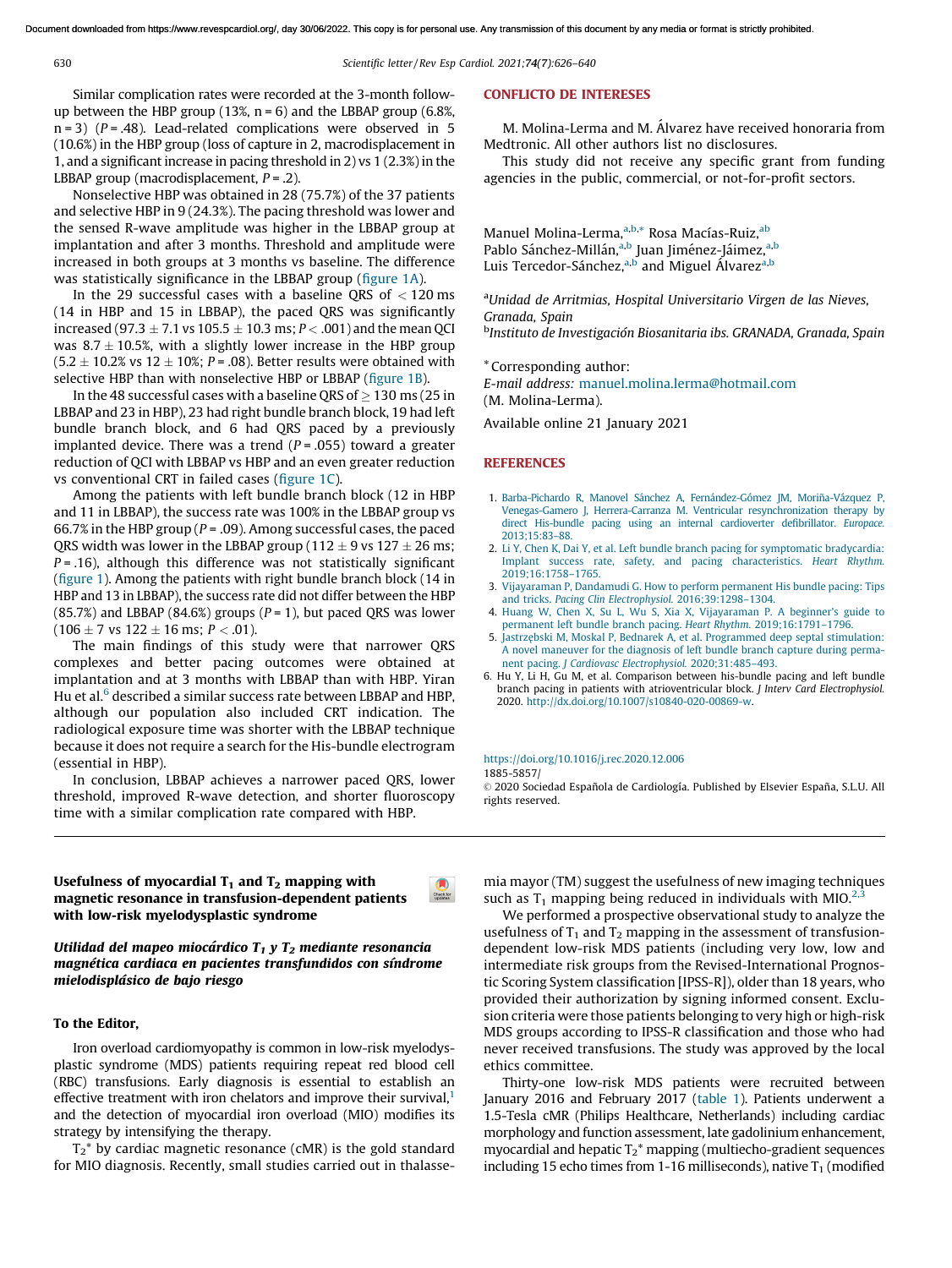*Scientific letter/ Rev Esp Cardiol. 2021;*74(7)*:626–640* 631

Baseline characteristics, main results of the cardiac magnetic resonance assessment and evolution.

Table 1

| Baseline characteristics $(N=31)$                          | Age, y                                                    | $76 \pm 10$                      | $\geq$ 1 cardiovascular risk factor                                                     | 29 (93.5)                     |
|------------------------------------------------------------|-----------------------------------------------------------|----------------------------------|-----------------------------------------------------------------------------------------|-------------------------------|
|                                                            | Sex: male                                                 | 17(55)                           | Previous cardiac disease<br>Angina<br>Myocardial infarction                             | 12 (38.7)<br>3(9.7)<br>2(6.5) |
|                                                            |                                                           |                                  | Atrial arrhythmias                                                                      | 7(22.6)                       |
|                                                            |                                                           |                                  | Heart valve disease $\geq$ moderate<br>Systolic dysfunction                             | 5(16.1)<br>2(6.5)             |
|                                                            |                                                           |                                  | Heart failure                                                                           | 2(6.5)                        |
|                                                            | Number of RBC units transfused                            | 47 [286]                         |                                                                                         |                               |
|                                                            | Transfusion burden                                        |                                  |                                                                                         |                               |
|                                                            | low ( $<$ 25 RBC)                                         | 10(32.3)                         |                                                                                         |                               |
|                                                            | medium (25-125 RBC)                                       | 12 (38.7)                        |                                                                                         |                               |
|                                                            | high $(>125$ RBC)                                         | 9(29.0)                          |                                                                                         |                               |
|                                                            | Iron chelation treatment                                  | 20 (64.5)                        |                                                                                         |                               |
| Morphological and functional cMR study results<br>$(N=31)$ | Main findings                                             |                                  | Pathological results                                                                    |                               |
|                                                            | LV end-diastolic volume, mL<br>LV end-systolic volume, mL | $155 \pm 49$<br>$59 \pm 35$      | LV dilatation                                                                           | 8(25.8)                       |
|                                                            | LV mass, g                                                | $125 \pm 36$                     | LV hypertrophy                                                                          | 4(12.9)                       |
|                                                            | RV end-diastolic volume, mL<br>RV end-systolic volume, mL | $141 \pm 39$<br>$54 \pm 22$      | RV dilatation                                                                           | 9(29.0)                       |
|                                                            | LV ejection fraction, %<br>RV ejection fraction, %        | $63.6 \pm 10.7$<br>$656 \pm 6.6$ | LV systolic dysfunction<br>RV systolic dysfunction                                      | 7(22.6)<br>2(6.5)             |
|                                                            | LA area, $cm2$<br>RA area, cm <sup>2</sup>                | $29.2 \pm 7$<br>$23.4 \pm 8.2$   | LA dilatation<br>RA dilatation                                                          | 17 (54.8)<br>4(12.9)          |
|                                                            | Aortic root diameter, mm<br>Ascendant aorta diameter, mm  | $32.9 \pm 3.4$<br>$33.3 \pm 3.9$ | Aortic root dilatation<br>Ascending aorta dilatation                                    | 1(3.2)<br>13 (41.9)           |
|                                                            |                                                           |                                  | Late gadolinium enhancement<br>Valve disease ( $\geq$ moderate)<br>Pericardial effusion | 1(3.2)<br>3(9.7)<br>6(19.4)   |
| Tissue characterization analysis $(N=31)$                  | <b>Relaxation times</b>                                   |                                  | Pathological results                                                                    |                               |
|                                                            | Myocardial $T_2$ <sup>*</sup> time, ms                    | $33 \pm 8.7$                     | Myocardial $T_2^*$ time ( $<$ 20 ms)                                                    | 3(9.7)                        |
|                                                            | $T2$ time, ms                                             | $55 \pm 8.7$                     | $T_2$ time ( $<$ 44 ms)                                                                 | 5(16.1)                       |
|                                                            | Native $T_1$ time, ms                                     | $995 \pm 84$                     | Native $T_1$ time ( $<$ 932 ms)                                                         | 5(16.1)                       |
|                                                            | Hepatic $T_2^*$ (ms)                                      | $7.1 \pm 7.8$                    | Hepatic $T_2^*$ ( $<$ 6,4ms)                                                            | 13 (41.9)                     |
| Combined event at follow-up $(N=31)$                       | Death                                                     | 10(32.3)                         | Cardiovascular event                                                                    | 8(25.8)                       |
|                                                            | Cardiovascular                                            | 4(12.9)                          | Heart failure                                                                           | 6(19.4)                       |
|                                                            | Infection<br>Intracranial hemorrhage                      | 3(9.7)                           | Heart failure admission<br>Atrial fibrillation                                          | 5(16.1)                       |
|                                                            | Mesenteric ischemia                                       | 1(3.2)<br>1(3.2)                 | Atrial flutter                                                                          | 2(6.5)<br>1(3.2)              |
|                                                            | Unknown                                                   | 1(3.2)                           |                                                                                         |                               |

cMR, cardiac magnetic resonance; LA, left atria; LV, left ventricle; RA, right atria; RBC, red blood cells; RV, right ventricle.

Data are expressed as No.  $(\%)$  or mean  $\pm$  standard deviation.

Measures and pathological results according to established normal values<sup>4</sup> and for T<sub>1</sub> and T<sub>2</sub> mapping those extracted from a cohort of 292 healthy controls performed using the same local technique (native T<sub>1</sub> 993  $\pm$  62ms, T<sub>2</sub> 52  $\pm$  8ms).

look locker inversion recovery -MOLLI-with-5(3)3 acquisition scheme) and  $T<sub>2</sub>$  (multi-echo gradient-spin-echo sequence) mapping according to recommendations.<sup>[4](#page-3-0)</sup> Mapping postprocessing was performed using Medis 2.1 software, plotting the ROI or ''regionof-interest'' in the left ventricle mid-septum segment in short axis.

cMR study revealed a high prevalence of unknown structural heart disease (51.6%) (table 1) and up to 16.1% of patients showed pathological reduction in relaxation times (table 1).

We studied the  $T_1$  and  $T_2$  mapping correlation with iron overload parameters (transfusion burden, biochemical parameters, and hepatic and myocardial  $T_2^*$ ).

 $T_2^*$ ,  $T_1$  and  $T_2$  times were significantly reduced as the RBC transfusion burden increased (figure 1A). We found a 65 RCB received cutoff to detect a pathological reduction of  $T_1$  (< 932 ms) (area under the curve 0.762, sensitivity 80%, specificity 66%).

 $T_2^*$ ,  $T_1$  and  $T_2$  times were also significantly reduced as the serum ferritin levels increased  $(T_2^* R = -0.533, P = .001; T_1 R = -0.501, P$  $<$  .001; T<sub>2</sub> R = -0.36, P = .039).

 $T_1$  and  $T_2$  times showed a positive correlation with the values of the gold standard myocardial  $T_2^*$  (figure 2 B). In addition,  $T_1$  and  $T_2$ times showed a statistically significant positive correlation. Patients with MIO defined by  $T_2^*$  (< 20 ms) showed significantly lower values of  $T_2$  (42 vs 56 ms,  $P = .014$ ) and  $T_1$  (803 vs 1012 ms;  $P < .001$ ) compared with patients with normal  $T_2^*$ . In contrast,  $T_1$ and  $T_2$  mapping did not correlate with liver  $T_2^*$ .

We analyzed the association of  $T_1$  and  $T_2$  mapping with the combined event: mortality from any cause and/or cardiovascular event (newly diagnosed HF, atrial or ventricular arrhythmia) during follow-up.

After a median of 2.4 [0.7] years, 10 (32.3%) patients had the combined event (table 1). A total of 19.4% of patients developed both cardiovascular event and later death.

All patients with a  $T_2^* < 20$  ms at the inclusion (3 patients; 9.7%) had the combined event at follow-up compared with those with normal  $T_2^*$  (100% vs 76%;  $P = .023$ ). Patients who had the combined event had significantly lower native  $T_1$  (974 [131] vs 1029 [66];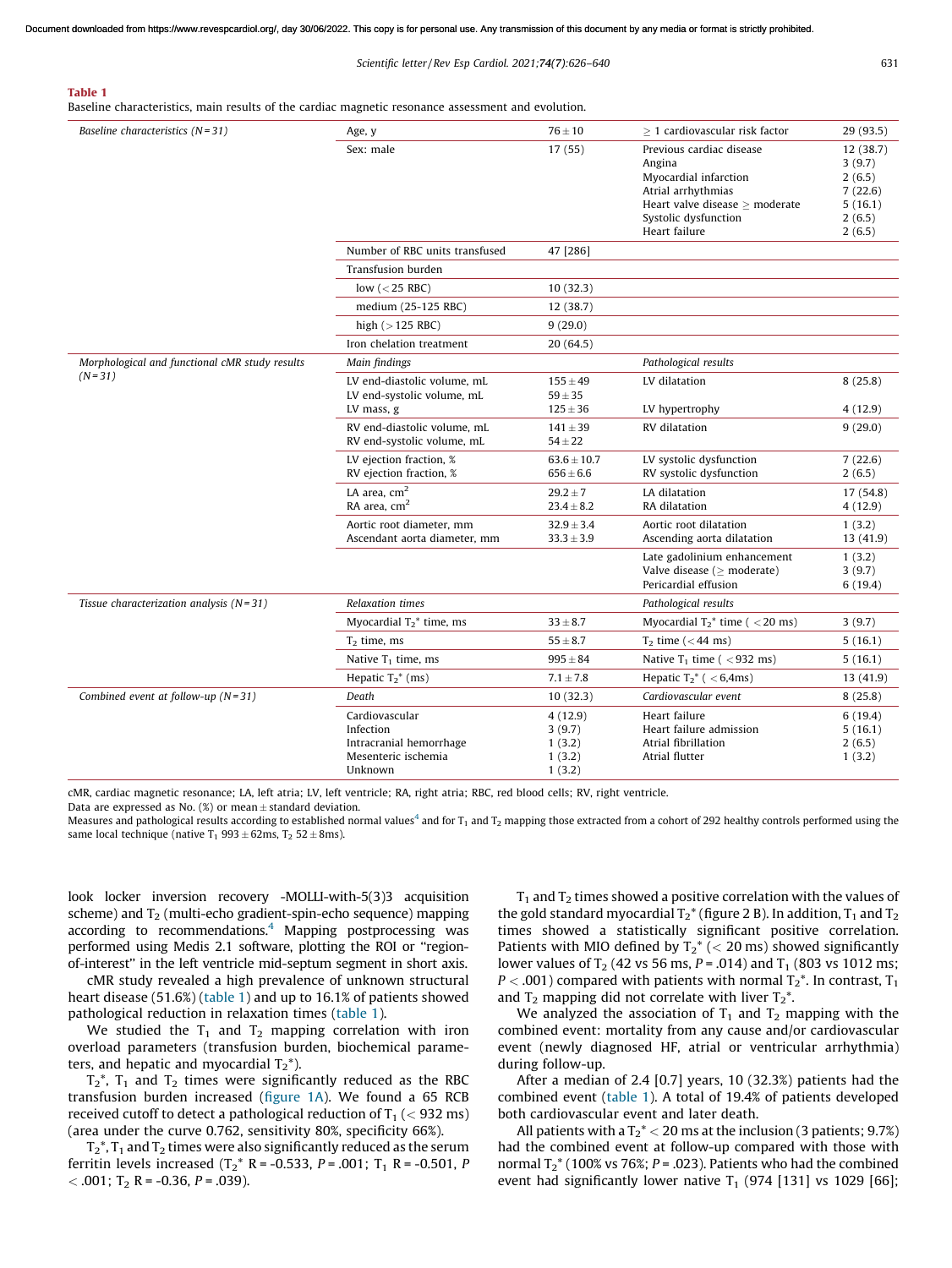632 *Scientific letter/ Rev Esp Cardiol. 2021;*74(7)*:626–640*



Figure 1. Myocardial T<sub>1</sub>, T<sub>2</sub> and T<sub>2</sub><sup>\*</sup> mapping results in low-risk myelodysplastic syndrome patients. A: relationship between T<sub>1</sub>, T<sub>2</sub> and T<sub>2</sub><sup>\*</sup> times with the RBC transfused. B: correlation between  $T_1$ ,  $T_2$  and  $T_2^*$  times. C: association between  $T_1$  and  $T_2$  times and the combined event: mortality from any cause and/or cardiovascular event. RBC, red blood cell.

*P* = .007), T<sub>2</sub> (49 [16] vs 58 [9]; *P* = .049) and T<sub>2</sub> (30 [15] vs 33 [5]; *P* = .047) times than those with an event-free course (figure 1C).

To the best our knowledge, this is the first study in MDS patients that analyzes cMR tissue characterization techniques other than  $T_2^*$ .

Our results highlight the relationship between  $T_1$  and  $T_2$  maps and MIO defined by  $T_2^*$ , the transfusion burden, and ferritin levels. The highest proportion of patients with pathological reduction of  $T_1$ compared with reduced  $T_2^*$  in our population suggests that  $T_1$  could be affected earlier than  $T_2^*$  in the presence of MIO, similar to TM reports.<sup>[5](#page-3-0)</sup>  $T_1$  and  $T_2$  mapping reduction probably suggests incipient iron deposition in patients with normal  $T_2^*$  and absence of other heart disease. The correlation observed between  $T_1$  and the gold standard  $T_2^*$  is stronger than in the case of  $T_2$ . Moreover, the 65 RCB cutoff observed to detect pathological reduction of  $T_1$  is lower than the classic 100 RCB for MIO risk. This could play a role in the early detection of iron overload cardiomyopathy, leading to optimize the iron chelating treatment that would modify the course of the disease.

Regarding the prognostic usefulness of parametric techniques, our study in the MDS population corroborates the relationship of pathological myocardial  $T_2^*$  to the development of adverse events similar to TM patients. Regarding native  $T_1$  and  $T_2$ , we suggest for the first time its relationship to adverse events in a hematological disease with transfusion dependence. Advanced age, comorbidities, and cardiac remodeling secondary to chronic anemia probably contribute to the high prevalence of previously undiagnosed structural heart disease and the high incidence of cardiovascular events observed in our population.

As other limitations, this is a single-center observational study, with a small number of patients and short-term follow-up.

In conclusion, myocardial tissue characterization with  $T_1$  and  $T_2$ mapping in patients with transfusion-dependent low-risk MDS is significantly related to transfusion burden, ferritin levels, and myocardial  $T_2^*$ . Patients who develop the combined cardiovascular event and/or death from any cause in the follow-up more frequently exhibit myocardial  $T_2^*$  below 20 ms and lower values of myocardial native  $T_1$  and  $T_2$ .  $T_1$  seems to be affected earlier than  $T_2^*$  and to provide prognostic usefulness, and is probably a marker for early chelation therapy in this population.

### *Acknowledgements*

The authors appreciate the selfless participation of all patients included in the study.

### FUNDING

This work was funded by a *Gerencia Regional de Salud de Castilla y* León grant (GRS1203/A/15), and a Río Hortega contract (CM19/00055) supported by the *Instituto de Salud Carlos III* in Spain (Co-funded by European Social Fund ''Investing in your future'').